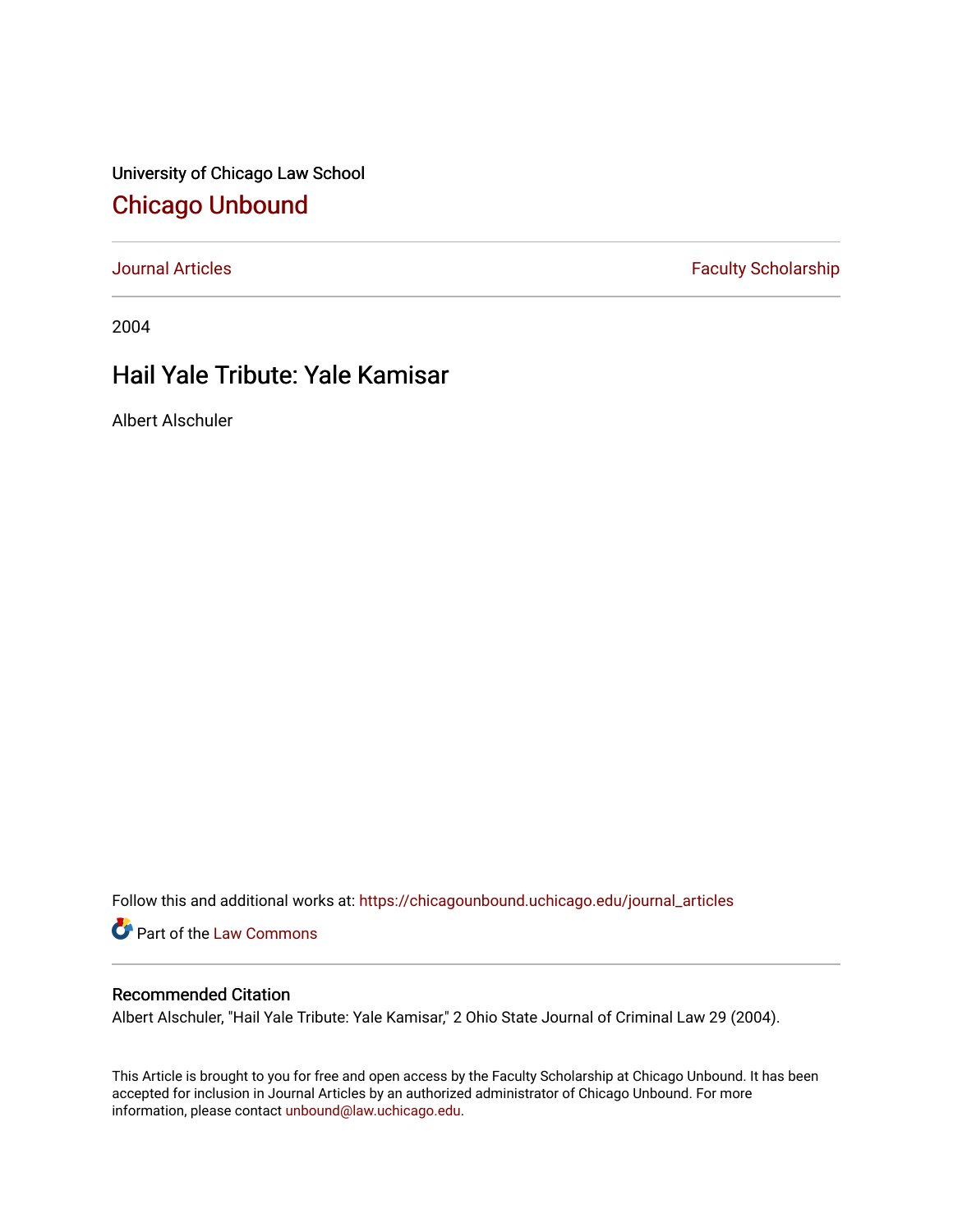## **Hail Yale**

## Albert W. Alschuler

Yale Kamisar is one of America's two or three greatest scholars in the area of criminal justice. He is known especially for his path-breaking work on the law of police interrogation. One of his earliest works on this topic<sup>1</sup> sparked the Supreme Court's 1966 decision in *Miranda v. Arizona.2* Kamisar compared the elaborate safeguards of the courtroom with the then nearly complete lack of safeguards surrounding police interrogation. His analysis proved forceful and historic.

Kamisar soon found himself protesting the subversion of *Miranda* by the Burger and Rehnquist Courts.<sup>3</sup> He did so with passion and eloquence and with careful, painstaking scholarship.

When the University of Michigan made Kamisar a Distinguished University Professor, it asked him to name his own professorship. Honoring a UM Law School dropout, he became the Clarence Darrow Professor. Kamisar is appropriately regarded as a devoted civil libertarian.

Yet Kamisar's writings have been far from doctrinaire. In 1990, the Supreme Court cited his work in support of its refusal to apply *Miranda* to a case in which a suspect was unaware that he was being interrogated by a law enforcement officer.<sup>4</sup> Despite the literal applicability of *Miranda,* Kamisar maintained that its special safeguards should not extend to cases of this sort, and the Supreme Court was persuaded. Of course some Supreme Court Justices may not have *needed* much persuasion, but Justice Brennan was among those who accepted the Kamisar position.

Kamisar has expressed regret that Congress did not accept the *Miranda* Court's invitation to devise an effective alternative to its procedures—for example, by modifying the required warnings while requiring the police to videotape interrogations.<sup>5</sup> He also has exhibited a sympathetic view of proposals to replace

Julius Kreeger Professor of Law and Criminology, the University of Chicago Law School.

Yale Kamisar, *Equal Justice in the Gatehouses and Mansions of American Criminal Procedure, in* CRIMINAL **JUSTICE IN OUR** TIME 19 (A.E. Dick Howard ed., 1965).

2 384 U.S. 436, 473 n.41 (1966) (citing Kamisar).

*<sup>3</sup>See, e.g.,* Yale Kamisar, Brewer v. Williams, Massiah *and* Miranda: *What is "Interrogation "? When Does it Matter?,* 67 GEO. L.J. 1 (1987); Yale Kamisar, Duckworth v. Egan: *A Little-Noticed Miranda Case that May Cause Much Mischief,* 25 CRIM. L. **BULL.** 550 (1989); Yale Kamisar, *On the "Fruits" of Miranda Violations, Coerced Confessions, and Compelled Testimony,* 93 MicH. L. REV. 929 (1995).

Illinois v. Perkins, 496 U.S. 292, 297 (1990).

*5* Yale Kamisar, Miranda *Thirty-Five Years Later: A Close Look at the Majority and Dissenting Opinions in* Dickerson, 33 ARIZ. ST. L.J. 387, 425 (2001).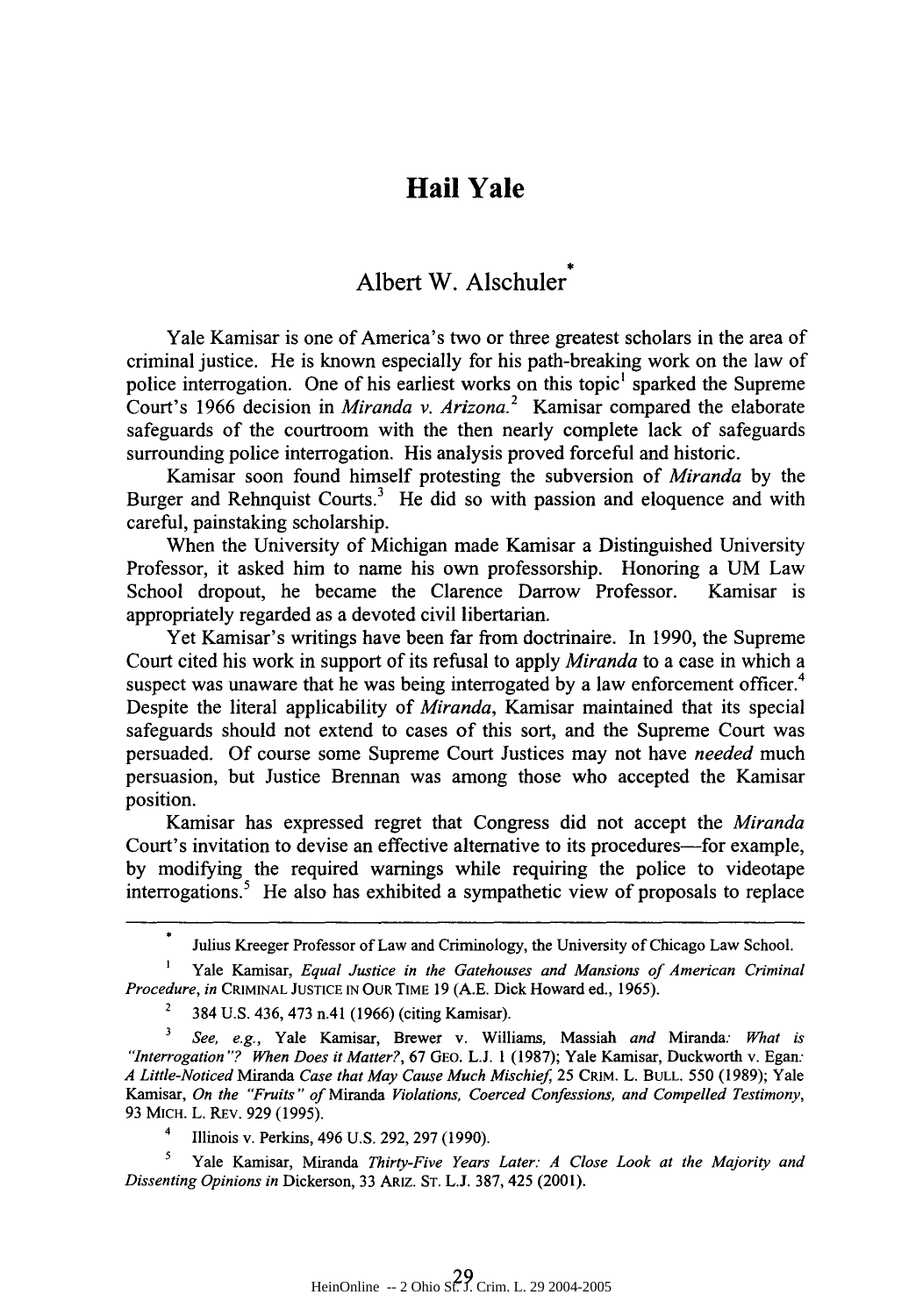police interrogation with a form of open and safeguarded questioning before a judicial officer—proposals that other civil libertarians have viewed with alarm. $<sup>6</sup>$ </sup>

Kamisar has written extensively on the law of search and seizure as well as the law of interrogation. He has demonstrated the current Supreme Court's departure from the original grounding of the Fourth Amendment exclusionary rule, $<sup>7</sup>$  and he has emerged as America's most persistent and eloquent defender of</sup> the rule.<sup>8</sup> He also has tackled challenging issues like mandatory drug testing,<sup>9</sup> recognizing the difficulty of these issues, suggesting their larger social implications, and advocating solutions that are thoughtful and fair.

Kamisar's prolific writings have extended to many other topics from flag burning to euthanasia. The latter subject in particular has engaged Kamisar's scholarly attention since long before Dr. Kevorkian and others put the "right to die" on the front page. Kamisar's first article on this topic-published forty-six years ago—is an often reprinted classic.<sup>10</sup> The Supreme Court cited two other Kamisar works when it upheld a state's prohibition of assisted suicide in *Washington v. Glucksberg.*<sup>11</sup> It is partly because of his own scholarship that Kamisar can write today of *The Rise and Fall of the "Right" to Assisted Suicide*.<sup>12</sup>

At least thirty-two Supreme Court decisions since 1960 have cited Kamisar's writings. The names of these decisions include *Gideon, Wong Sun, Elkins, Ker, Hayden, Alderman, White, Argersinger, Schneckloth, Gerstein, Faretta, Janis, Innis, Henry, Williams, Leon, Elstad, Burbine, Minnick, Acevedo,* and *Evans.*

Kamisar is not only a distinguished scholar but also an educator of renown. He is the co-author of the leading law school materials on both criminal procedure<sup>13</sup> and constitutional law.<sup>14</sup> As one who has used Kamisar's criminal procedure materials for many years, I am in awe of the prodigious labor the preparation and updating of these comprehensive materials require. Although criminal procedure is my specialty, I confess that I sometimes fail to stay current.

6 *See* Yale Kamisar, *Kauper's "Judicial Examination of the Accused" Forty Years Later-Some Comments on a Remarkable Article,* 73 MICH. L. REV. 15 (1974).

**<sup>7</sup>**Yale Kamisar, *Does (Did) (Should) the Exclusionary Rule Rest on a "Principled Basis" Rather than an "Empirical Proposition* **"?,** 16 **CREIGHTON L.** REV. 565 (1983).

<sup>8</sup>*See, e.g.,* Yale Kamisar, *In Defense of the Search and Seizure Exclusionary Rule,* 26 HARV. J.L. & PUB. POL'Y 119 (2003).

**9** *See, e.g.,* Yale Kamisar, *Drugs, AIDS and the Threat to Privacy,* N.Y. TIMES, Sept. 13, 1987 (Magazine), at 109.

**1o** *See* Yale Kamisar, *Some Nonreligious Views Against Proposed "Mercy Killing" Legislation,* 42 **MINN.** L. REV. 969 (1958).

**11** 521 U.S. 702, 734 n.23 (1997).

<sup>12</sup> Yale Kamisar, *The Rise and Fall of the "Right" to Assisted Suicide, in* THE CASE AGAINST ASSISTED **SUICIDE** 69 (Kathleen Foley & Herbert Hedin eds., 2002).

**<sup>13</sup>***See* YALE KAMISAR **ET AL.,** MODERN CRIMINAL PROCEDURE: CASES, COMMENTS, QUESTIONS (10th ed. 2002).

14 *See* JESSE CHOPER, RICHARD FALLON, YALE KAMISAR, **&** STEVEN SHIFFRIN, CONSTITUTIONAL LAW: CASES, COMMENTS, QUESTIONS (9th ed. 2001).